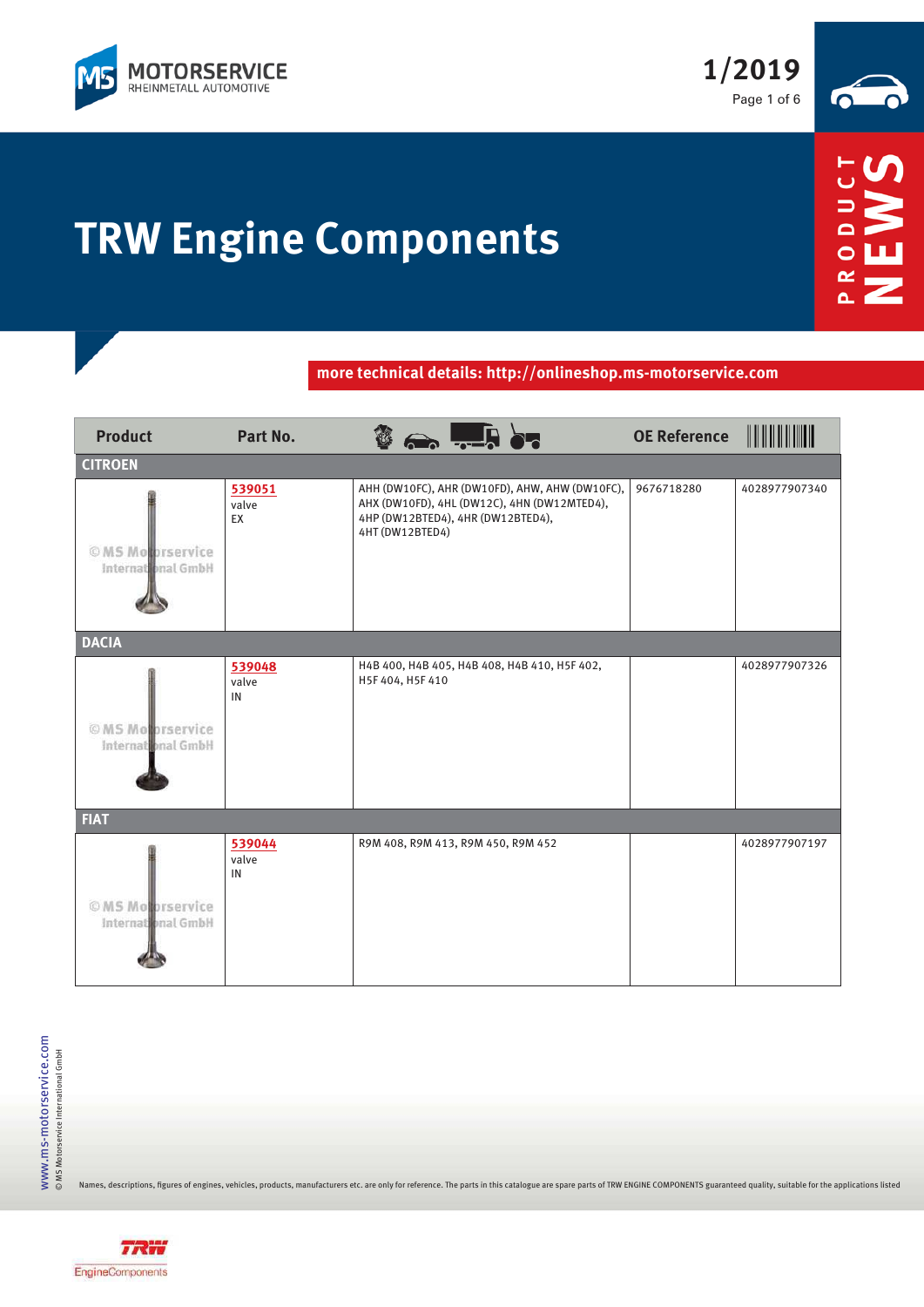





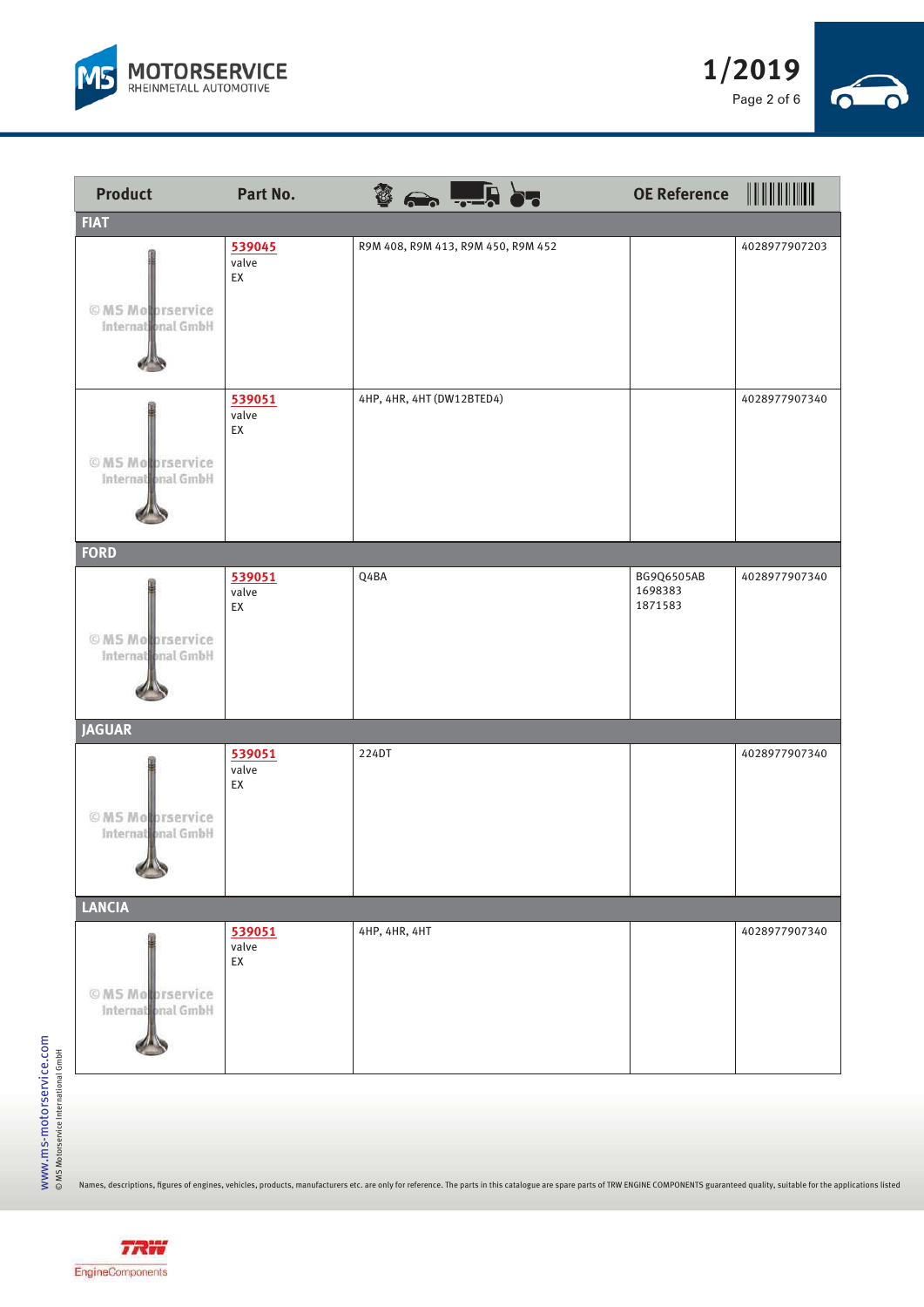





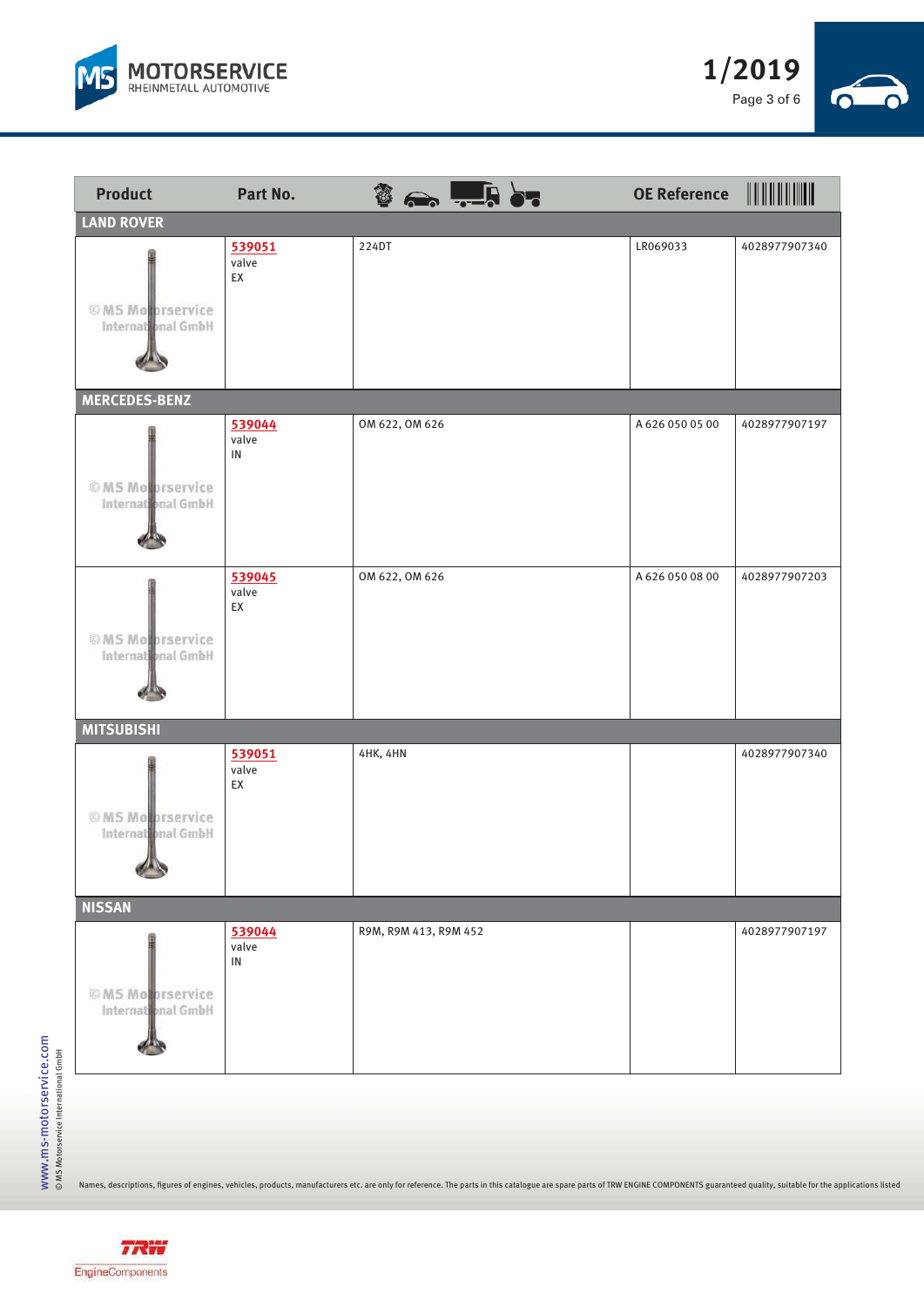





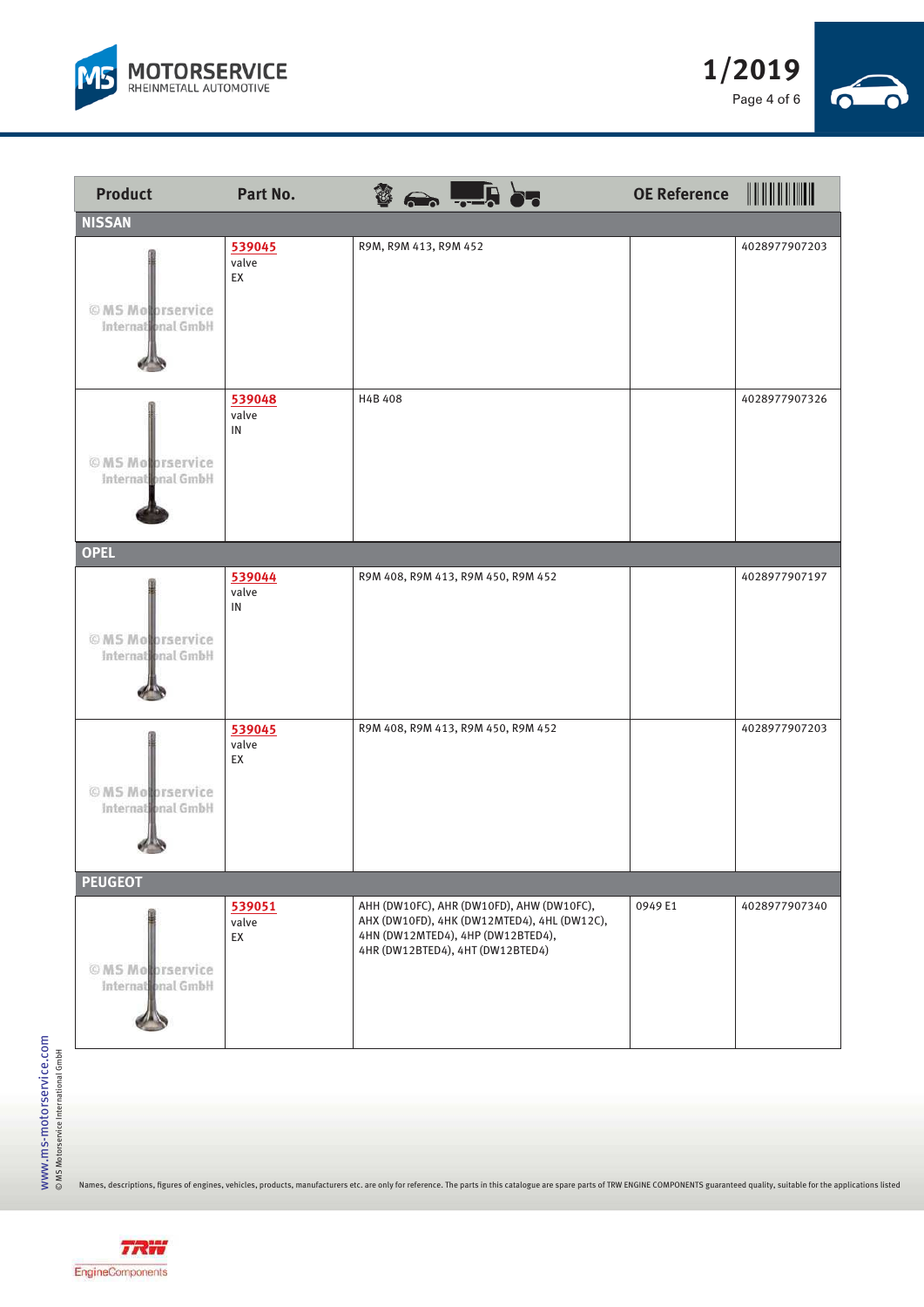



| <b>Product</b>                          | Part No.                      | $\mathbf{\hat{B}} \leftrightarrow \frac{1}{2}$ . $\mathbf{\hat{B}}$                | <b>OE Reference</b>            |               |
|-----------------------------------------|-------------------------------|------------------------------------------------------------------------------------|--------------------------------|---------------|
| <b>PORSCHE</b>                          |                               |                                                                                    |                                |               |
| © MS Motorservice<br>International GmbH | 300102<br>valve<br>IN         | M 97.20, M 97.21, M 97.22                                                          | 987 105 115 00                 | 4028977907333 |
| <b>RENAULT</b>                          |                               |                                                                                    |                                |               |
| © MS Motorservice<br>International GmbH | 539044<br>valve<br>IN         | R9M 402, R9M 404, R9M 408, R9M 409, R9M 413,<br>R9M 414, R9M 450, R9M 452, R9M 453 | 13 20 103 70R                  | 4028977907197 |
| © MS Motorservice<br>International GmbH | 539045<br>valve<br>EX         | R9M 402, R9M 404, R9M 408, R9M 409, R9M 413,<br>R9M 414, R9M 450, R9M 452, R9M 453 | 13 20 248 94R                  | 4028977907203 |
| © MS Motorservice<br>International GmbH | 539048<br>valve<br>IN         | H4B 400, H4B 401, H4B 408, H5F 400, H5F 403,<br>H5F 404, H5F 408, H5F 412          | 13 20 135 62R<br>13 20 173 22R | 4028977907326 |
| <b>SMART</b>                            |                               |                                                                                    |                                |               |
| © MS Motorservice<br>International GmbH | 539048<br>valve<br>${\sf IN}$ | H4B 409, M 281.910                                                                 |                                | 4028977907326 |